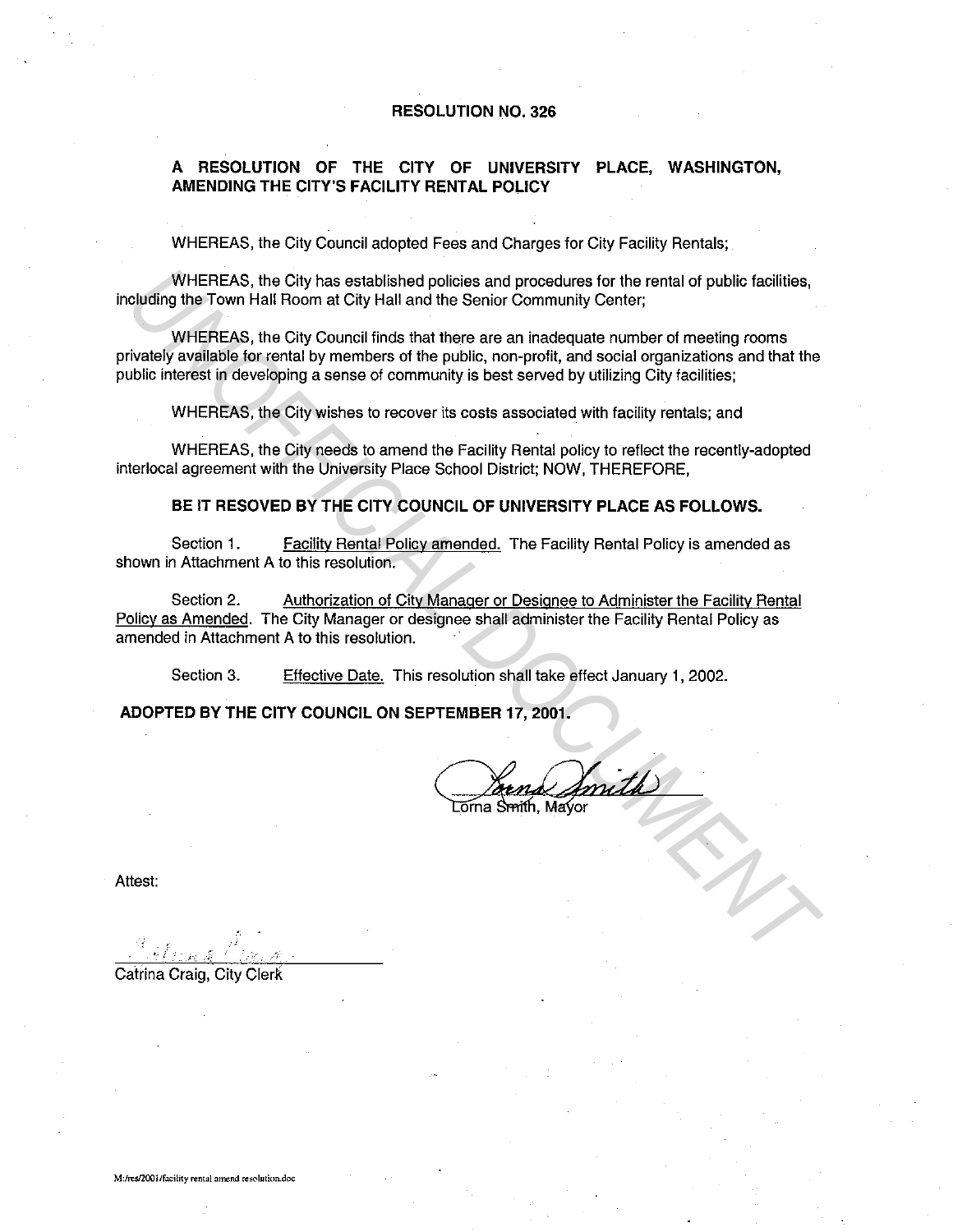# **CITY OF UNIVERSITY PLACE POLICIES & PROCEDURES**

| TITLE:                        |                              |                                       | <b>POLICY MANUAL SECTION &amp; NO.</b> |
|-------------------------------|------------------------------|---------------------------------------|----------------------------------------|
| <b>Facility Rental Policy</b> |                              |                                       | 05.03                                  |
| <b>APROVED BY CITY MGR</b>    | <b>REVISES OR SUPERSEDES</b> |                                       | <b>EFFECTIVE DATE:</b>                 |
|                               | 16-01                        | 05.03, 11-15-99, 3-27-00, 8-14-00, 7- | 7-16-01 01/01/02                       |

# **1. PURPOSE**

This policy is intended to establish equitable rental and usage of the City of University Place facilities. The purpose of this policy is to broaden public participation in civic and community affairs within the city of University Place. The City Council finds that there are an inadequate number of meeting rooms privately available for rental by members of the public, nonprofit, and social organizations and that the public interest in developing a sense of community is best served by utilizing City facilities for these purposes. **POSE**<br> **IS Internet to establish equitable rental and usage of the City of University Place facilities. The purptocoden public participation in civic and community affairs within the eity of University Place. The City<br>
Dr** 

# **2. DEFINITIONS**

Applicant: Must be at least 18 years of age, unless alcohol is being served or consumed, then the applicant must be 21 years or older.

Community: Meetings, gatherings, or activities of youth or non-profit organizations that directly benefit the University Place community that will not be charging admission or soliciting donations during the rental.

Category I User - Senior/Community Center: Includes profit, social and fundraising activities and may require City Staff to be in attendance during rental.

Category **II** User- Senior/Community Center: Includes city related, community, and City Departments and does not require City Staff to be in attendance during rental.

Category I User-Town Hall Room: Includes resident profit and non-profit activities and requires City Staff to be in attendance during rental.

Category II User - Town Hall Room: Includes non-resident, non-profit activities and require City Staff to be in attendance during rental.

Category **Ill** User- Town Hall Room: Includes non-resident, profit activities and require City Staff to be in attendance during rental.

City-related groups: Activities including programs and meetings sponsored or implemented by the City of University Place Departments or Divisions, including but not limited to, park and recreation activities and programs and city sponsored meetings.

Clean up: The activity involving sweeping, mopping, and vacuuming (if necessary), putting away tables and chairs, and disposing of garbage. Applicant will be responsible for cleaning and leaving facility/building in the condition received.

Damage/Cleaning Deposit: An amount paid in advance of an event to insure proper clean up and to cover breakage, loss or damage.

Fundraising: Activities that directly or indirectly relate to fundraising for political candidates, community and non-profit groups. This is applicable for groups having public events (except city sponsored programs) which charge admission or solicit donations.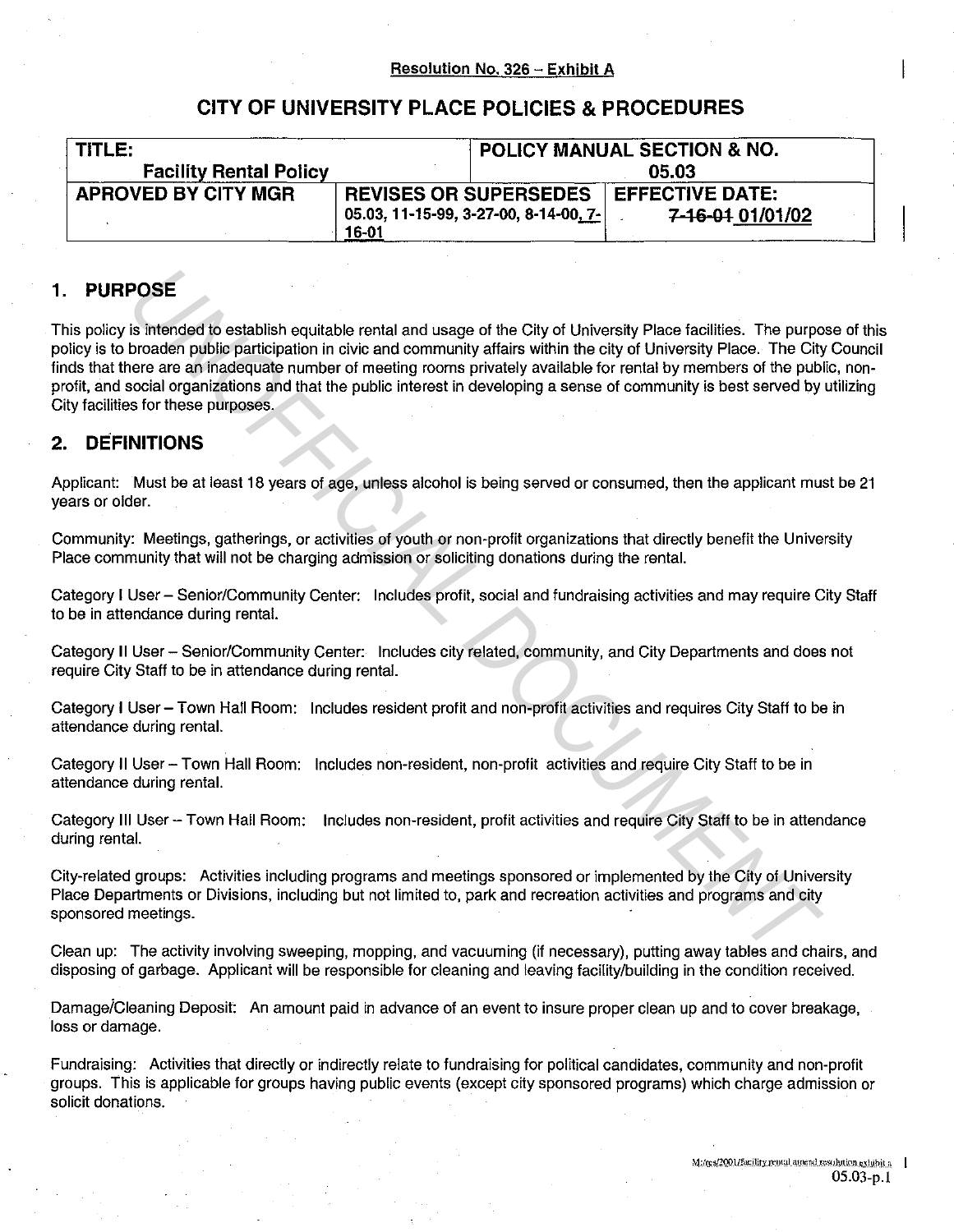Non-resident: The applicant, individual, group, or organization which does not reside within the University Place city limits, nor directly benefits the immediate University Place community.

Profit: Activities that include private individuals, groups or organizations that will be selling goods and/or services or conducting classes, clinics or sessions, etc. for profit.

Rental Fee: The fee charged for use of a city facility as designated in Attachment  $A -$ Categories Usage Time Priorities and Fees Schedule and Attachment B - Town Hall Room Fee Schedule. Rentals exceeding the scheduled time will be charged in 30- minute increments, a two-hour minimum is required for usage of the Town Hall Room for category I.

Resident: The applicant, individual, who resides within the University Place city limits, groups or organizations, which directly benefit the University Place community and any individual who owns a business licensed within the City of University Place.

Set-up: This activity includes arranging tables, chairs, equipment and decorations and is the responsibility of the applicant.

Security: Security personnel provided by Pierce County Sheriff department or private security business.

Social Groups: Private individuals, groups or organizations having activities including, but not limited to, receptions, banquets, parties and dances. Includes all events in which alcohol is served or consumed.

Youth Fundraiser: Individuals, groups or organizations that will be using the facility for fundraising activities which directly benefit the youth of the University Place community.

# 3. **POLICY**

- A. All use is to be in accordance with the following policies.
- B. The purpose of the City of University Place is to provide multi-use facilities for meetings and activities that are recreational, social, civic or commercial in nature.
- C. The City facilities belong to the citizens of the city of University Place and are available for their use and enjoyment, and are also available to non-residents. The City does not discriminate on the basis of race, creed, color, national origin, religion, gender, marital status, age, sexual orientation, political affiliation, sensory, mental or physical disability. Any persons or group using the facilities shall not exclude any persons from their activities in the center on the basis of this non-discriminatory policy. The applicant, individual, who resides within the University Place city limits, groups or organizations, when the filter of the City control of the City Case community and any individual who owns a business licensed within
- D. Permission to use the facilities does not constitute an endorsement of a group's philosophies, policies or beliefs.
- E. The City Manager or the Manager's designated representative shall make any necessary interpretation of any City of University Place Policy.
- F. The City Council establishes all fees related to City facilities usage by Resolution. The City Manager has the authority to amend the categories, usage time priorities and fees described in the Appendix A Schedule.
- G. The City reserves the right to make any changes to these policies at any time.

# **4. PROCEDURES**

- A. Any person or group wanting to use City facilities shall make application for facility rental on forms provided by the City of University Place. Additional information may be required. Applications are available at the Senior/Community Center, at the Parks and Recreation Office, and from the Receptionist at University Place City Hall.
- B. All scheduling of the Senior/Community Center building at 2534 Grandview Dr. West, University Place will be done through the city of University Place Park and Recreation Division office in the building.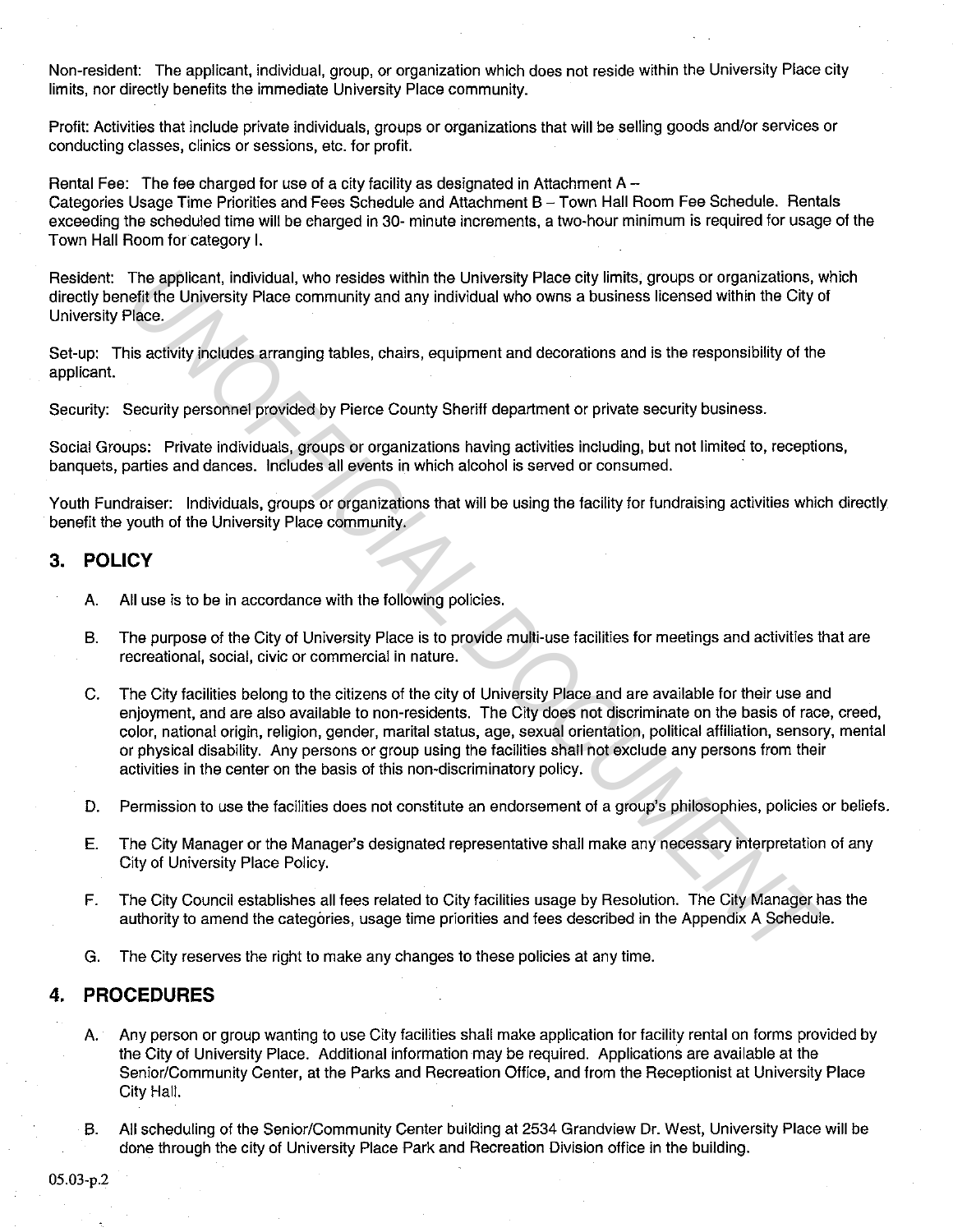- C. All scheduling of the Town Hall Room located at City Hall in Windmill Village, 3715 Bridgeport Way W., University Place, will be done through the Administrative Services Department.
- D. Reservations for private use may be made a maximum of twelve (12) months prior to the desired date, and must be made by written application. No formal reservations will be accepted by phone.
- E. Use of the Senior/Community Center and assessment of fees will be approved in writing by the Parks and Recreation Manager or the Manager's designated representative.
- F. Use of the Town Hall Room and assessment of fees will be approved in writing by the Administrative Services Director or the Administrative Services Director's designated representative.
- G. Rental application may be revoked for violation of policies. Rental application shall not be assigned or sublet.

# 5. **GENERAL REGULATIONS**

### **Reservations**

- A. Use of the facility will be limited to persons or groups who are legally willing and financially capable of accepting responsibility for the meeting or activity, the structure and contents of the activity. The City reserves the right to require forms, applications and documents as may be necessary to protect the Community's investment in its facilities. Meetings or activities shall be conducted in an orderly manner. The applicant shall be financially responsible for personal injuries or property damages arising from the meetings or activities.
- B. Reservations for private use may be made up to twelve (12) months in advance of the activity. However, to encourage use of the facilities by a wide range of organizations and agencies, the City expressly reserves the right to refuse to rent the facilities at any time. In addition. the City has first priority in scheduling the use of Cityowned facilities. and the University Place School District has second priority use. However. the School District may not preempt the use a City facility by another renter if that renter has already reserved and paid for the rental of the City-owned facility. No group. except for the City and School District, shall be allowed to monopolize the use of the facilities. birector or the Administrative Services Director's designated representative.<br>
First-RL REGULATIONS<br>
ERAL REGULATIONS<br>
ESTAN: REGULATIONS<br>
Mations<br>
wations<br>
wations<br>
wations<br>
wations<br>
wations<br>
wations<br>
wations<br>
wations<br>
wa
- C. A reservation will be confirmed as booked by a designated City representative upon the arrival of the Rental Application and full payment of the rental fee. The applicant shall not advertise its use of any city facility until the reservation is confirmed.
- D. Unless written approval has been granted, no group using City facilities will be allowed to use the city logo or imply in any way that the City is a sponsor/co-sponsor of the event or activity.
- E. Applicant shall provide the City with copies of all required permits and insurance coverage, when required, no less than fifteen (15) days in advance of the rental date(s). Failure to obtain required permits and insurance is grounds for forfeiture of the rental fee.
- F. Ongoing, regularly scheduled meetings will be considered but will not be allowed to monopolize the time available for rental use.

### **Deposits**

- A. Category I user groups renting the Senior/Community Center are required to pay a damage/cleaning deposit of \$200 at least fifteen (15) days prior to an event to insure proper cleanup, and to cover breakage, loss or damage.
- B. Category II user groups renting the Senior/Community Center are not required to pay a deposit, but are still financially responsible for damage or cleaning charges.
- C. User groups renting the Town Hall Room are required to pay a damage/cleaning deposit of \$250 at the time of rental application to insure proper cleaning, and to cover breakage, loss or damage.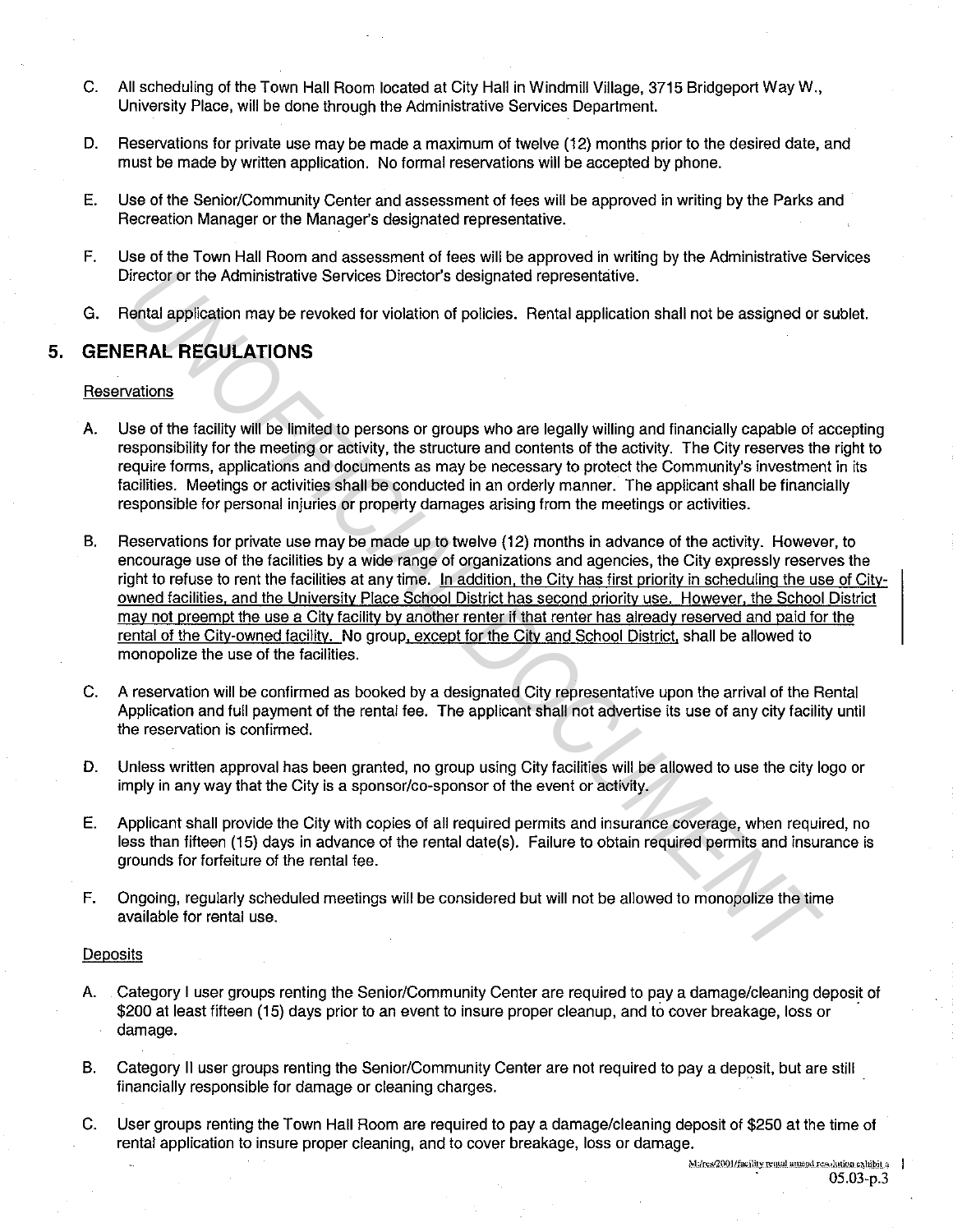- D. An additional deposit of \$150.00 will be required to be paid by any user group if alcohol will be served or consumed, in addition to the rental fee and damage/cleaning deposit.
- E. The applicant shall be required to pay the full cost of breakage, damage or loss {over and above deposited funds) regardless of amount. If damage occurs and is less than the amount of deposit, the balance shall be refunded with a copy of the invoice for damages. Up to a 15 percent (15%) administrative charge may be added to actual expenses. In addition, a \$20 per hour per staff person fee will be charged against the deposit for repairs or additional cleaning that is required as a result of an event.
- F. All deposits will be refunded if reservations are not cancelled, proper cleanup is completed and no breakage or damage to the grounds, facility, or equipment occurred.
- G. The City of University Place staff on duty shall determine proper cleanup.

#### Damage/Cleaning Deposit

The damage/cleaning deposit is due no later than fifteen (15) days in advance of the rental date. Otherwise, the reservation will be cancelled. The City of University Place, whether paid by check or cash, will deposit the damage/cleaning deposit. Returnable portion of damage/cleaning deposit will be refunded by check approximately two weeks following the rental, provided no damage repair is necessary. If damage repair work is to be completed, the deposit will not be processed until all work is completed and an invoice available. amage to the grounds, facility, or equipment occurred.<br> **Inc.** City of University Place staff on duty shall determine proper cleanup.<br>
<u>ReCleaning Deposit</u><br>
<u>ReCleaning Deposits</u><br>
Inc. City of University Place staff on dut

#### Fee Payment

- A. The full amount of Rental fees for the Senior/Community Center shall be paid at the Senior/ Community Center in order for the Rental application to be considered. The damage/cleaning deposit is required a minimum of fifteen (15) days prior to the rental date.
- B. The full amount of the rental fees for the Town Hall Room shall be paid at City Hall in order for the rental application to be considered. The damage/cleaning deposit is required a minimum of fifteen (15) days prior to the rental date.

#### Multiple Date Reservations

Application for Category I facility rental of more than one date will require one damage/cleaning deposit. This deposit will be held for the term of the rental usage.

#### Notice of Cancellation

- A. A request for cancellation of facility rental must be received in writing.
- B. When notice is received sixty-one (61) or more days prior to the scheduled rental date, a full rental fee, less an administrative fee of \$25.00 will be refunded. When notice is received sixty (60) to thirty (30) days prior to the scheduled rental date, one half of the rental fee, less an administrative fee of \$50.00 will be refunded. No refund will be made when notice of cancellation is received thirty (30) or less prior to the rental date.
- C. If a subsequent rental occurs during the cancelled time frame, the initial renter will be refunded the hourly rate paid by the new entity renting the facility less an administrative fee of \$25.00.
- D. The City shall not be responsible for any damages of whatever nature or kind, relative to the cancellation of the event.

### **Facilities**

A. Facilities and equipment shall be left in the condition that was present prior to the rental, and is deemed acceptable to city staff on duty.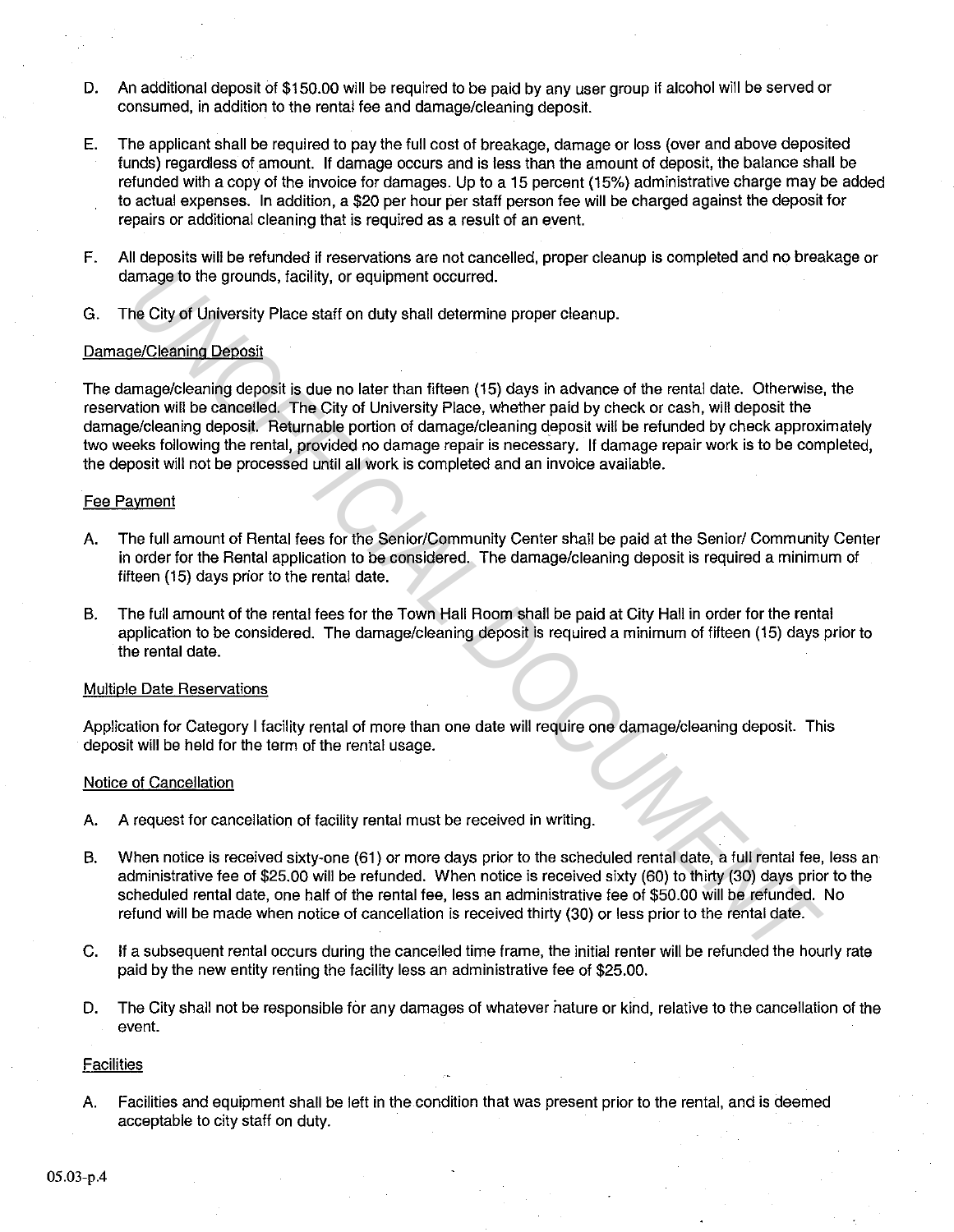B. Users of the facilities shall observe, and comply with all applicable City, County, State, and Federal Laws, rules and regulations.

#### Damage

- A. Users of City facilities are financially responsible for any damage to property or loss of property. A fee equal to the total replacement cost will be charged. Up to a 15 percent (15)) administrative charge may be added to actual expenses. In addition, a \$20 per hour staff person fee will be charged against the deposit for repairs or additional cleaning that is required as a result of an event.
- B. Payment for damage shall be deducted from the damage deposit refund. If the cost of the damage is more than the deposit, the user will be assessed the additional amount. Failure to pay the additional amount bars the applicant from any further use of the facility.

#### Liability

The applicant agrees to indemnify and hold the City, its elected officials, officers, employees, agents, and volunteers harmless from any and all claims, demands losses, actions and liabilities, (including costs and all attorney fees), to or by any and all persons or entities, including, without limitation, their respective agents, licensees, or representatives, arising from, resulting from, or connected with this Agreement to the extent caused by negligent acts, errors or omissions of the applicant, or by the Applicants breach of this agreement. is deposit, the user will be assessed the additional amount. Failure to pay the additional amount bars<br>policiant from any further use of the facility.<br>Welcometric many further use of the facility.<br>Included officials, offic

#### Insurance

- A. The City shall require the applicant to carry a policy naming the City of University Place as an additional insured at amounts required by the University Place Risk Manager.
- B. A certificate of insurance must be provided for Risk Manager review and approval upon submission of the rental application.

#### **Staffing**

The City shall require a City staff member be in attendance at all activities held at City Hall.

When an activity condition warrants the presence of one or more certified security personnel, the cost of this service shall be borne by the applicant sponsoring the activity.

#### Fire Permit

When the activity or program within the facility exceeds the occupancy load, a fire permit from Pierce County Fire District 3 will be required. Proof of fire permit must be provided to the City of University Place at least fifteen (15) days prior to the event.

Groups composed of minors shall be supervised by one adult (18 years of age or older) per 20 juveniles at all times while using City facilities. The application for use of the facility must be made by the adult who will be responsible for and in attendance at the activity.

#### Decoration

- A. Any decorating or other alterations to the existing facilities will be subject to prior approval the City of University Place. No objects are to be suspended or attached to ceilings, walls, or windows without prior approval.
- B. Use of any open flame or non-fireproof materials is, as a general rule, not permissible in any public building. Prior clearance must be granted in writing from the City of University Place.

**Floors**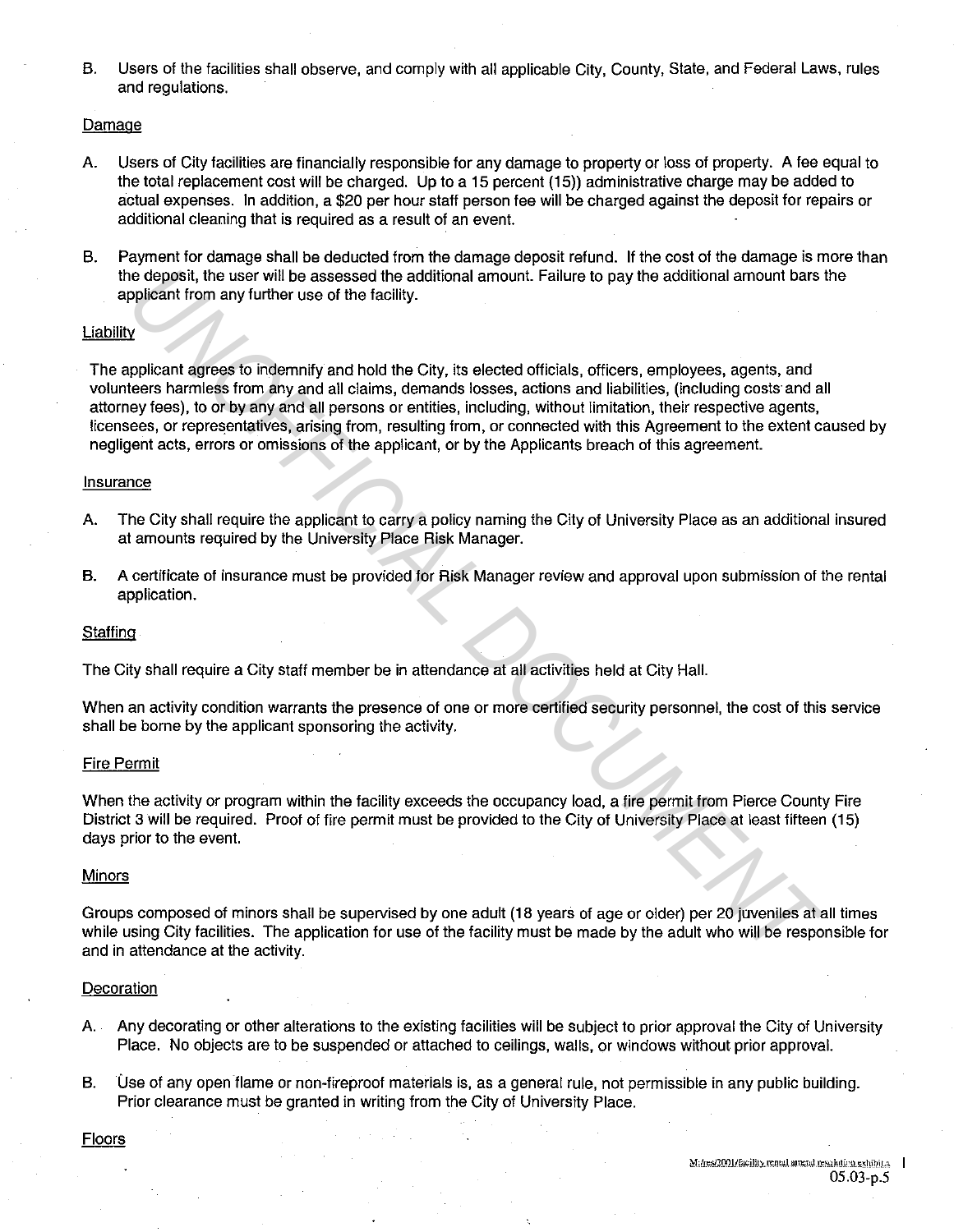No objects are to be attached to floors by any method, and no materials are to be applied to floors without prior approval.

#### **Smoking**

No smoking of any kind is permitted inside, or within 10 feet of, City building entrances.

#### **Cleanup**

Facilities and equipment, both inside and outside the building, shall be left in the same condition as found prior to the activity, excluding sanitation of the restrooms. The cost of any additional cleaning will be added to the user's bill or deducted from the deposit. All cleaning must be done immediately after the event.

#### Amplified Sound

Any activity that will utilize amplified sound such as music, band performances, karoke, stereos with speakers or any microphones may require city staff (at an hourly rate established by the City dependent upon the staff members current salary level) shall comply with the noise ordinance.

# **6. FOOD AND BEVERAGE REGULATIONS**

#### Alcohol

Use of alcoholic beverages must be requested at the time the facility use application is made. A Washington State Liquor Control Board Banquet Permit must be obtained. The City reserves the right to place restrictions on the use of alcoholic beverages in accordance with State Law, City Ordinance and City of University Place policy.

- A. No alcoholic beverage shall be served to any person under 21 years of age.
- B. No alcohol will be served or consumed during any city-sponsored activity or program.
- C. City staff will be required for any facility usage when alcohol will be served or consumed.
- D. Injuries caused to or by any person as a result of alcoholic beverages being served or consumed on the City's property, or arising off the City property, or as a result of alcohol being available on city property shall be the sole responsibility of the applicant, its sponsor and /or adult representative.
- E. The applicant shall remove all beverages and beverage containers from the facility immediately following the approved function.
- F. Any activity where alcohol beverages shall be permitted requires an additional refundable deposit of \$150.00 due at the time of rental application.
- G. The distribution or consumption of alcoholic beverages shall be in compliance with all applicable laws, including regulations of the Liquor Control Board. Any applicant using the City premises shall be solely responsible for obtaining all required permits or licenses relating to the distribution and consumption of alcoholic beverages on the premises. The city shall have no responsibility in this regard. *c*, excluding sanitation of the restrooms. The cost of any additional cleaning will be added to the user's<br>ed Sound<br>ed from the deposit. All cleaning must be done immediately after the event.<br>Hydy that will ultilize ampli
- H. Evidence of required permits, licenses, or insurance must be provided to University Place staff at the time of rental application.

#### Food

A. Groups or individuals serving meals shall meet all Washington State and Pierce County Health Code regulations (e.g. food handler permit).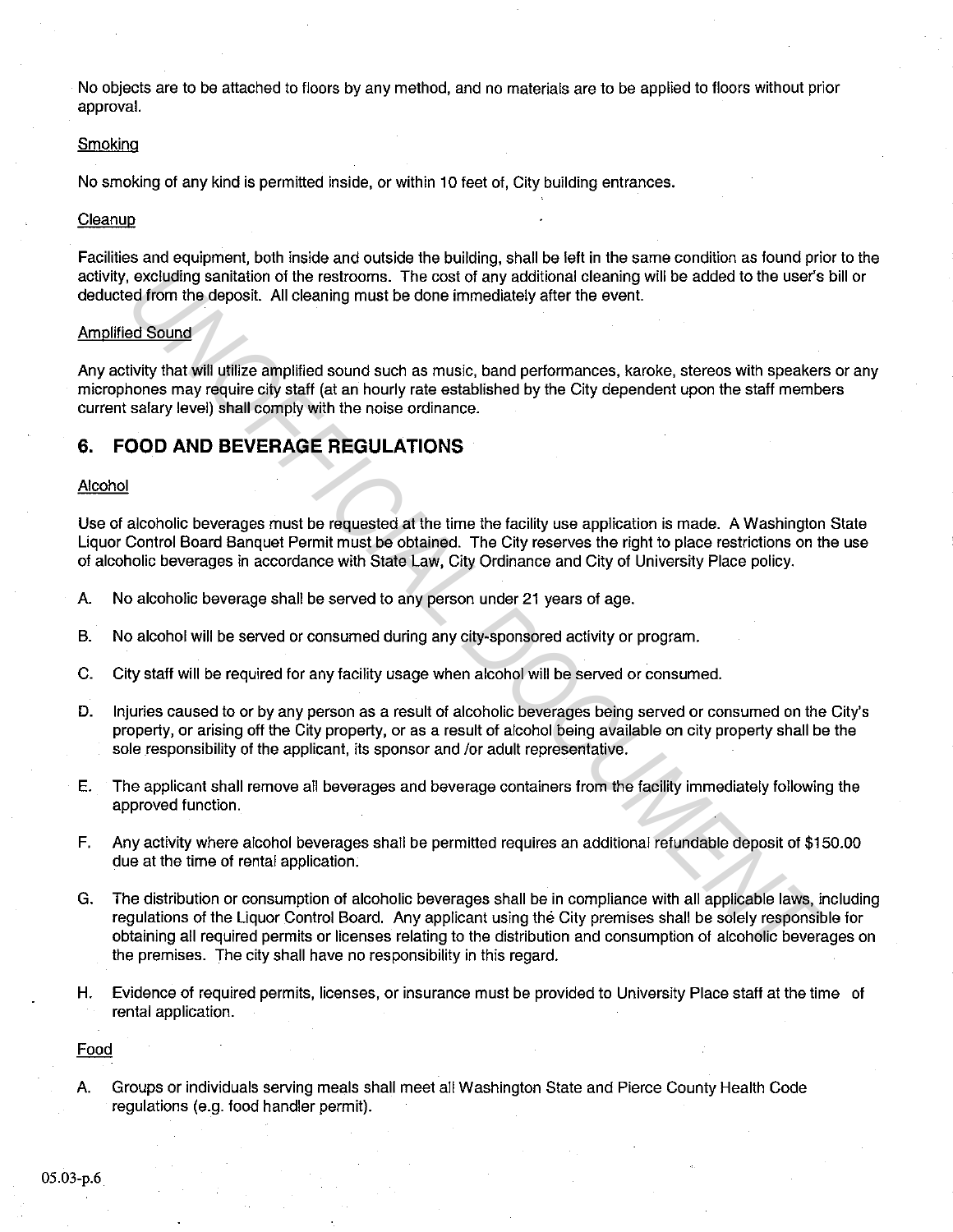- B. If an applicant wishes to have a catered function, a City approved licensed caterer must be used. A list of approved caterers will be provided upon request (if a caterer is not on the list, they may be added if willing and able to comply with City requirements). Menus and prices will be arranged between the caterer and the applicant.
- C. The type of food preparation may be restricted due to kitchen equipment available. Kitchen facilities should be toured in advance of holding an event. Menus need to be reviewed with the Senior/Community Center Supervisor, or designee, or the Management Services Director, or designee, at the time of application.
- D. In accordance with the Pierce County Sewer and Wastewater Regulations no cooking or baking devices using an excessive amount of grease may be used in the facility, including but not limited to woks and deep fryers.
- E. All grease must be properly disposed of in a garbage container. Users are required to wipe down all surfaces that have been in contact with fats, oils or greases (cooking surfaces, plates and utensils) with paper towels before washing.

# **7. VOLUNTEER RENTAL POINTS (Amended by Res. No.** 278)

.. Volunteer Activities earn rental points according to the following table:

| Ε.<br>before washing.<br><b>VOLUNTEER RENTAL POINTS (Amended by Res. No. 278)</b>                                                                                                                                                                                                                                                                                                                                       | All grease must be properly disposed of in a garbage container. Users are required to wipe down all surfaces<br>that have been in contact with fats, oils or greases (cooking surfaces, plates and utensils) with paper towels                                                                                                                                                                                                                                                                                                                                                                                                                                                                                                                                                                                                                                      |
|-------------------------------------------------------------------------------------------------------------------------------------------------------------------------------------------------------------------------------------------------------------------------------------------------------------------------------------------------------------------------------------------------------------------------|---------------------------------------------------------------------------------------------------------------------------------------------------------------------------------------------------------------------------------------------------------------------------------------------------------------------------------------------------------------------------------------------------------------------------------------------------------------------------------------------------------------------------------------------------------------------------------------------------------------------------------------------------------------------------------------------------------------------------------------------------------------------------------------------------------------------------------------------------------------------|
|                                                                                                                                                                                                                                                                                                                                                                                                                         |                                                                                                                                                                                                                                                                                                                                                                                                                                                                                                                                                                                                                                                                                                                                                                                                                                                                     |
|                                                                                                                                                                                                                                                                                                                                                                                                                         |                                                                                                                                                                                                                                                                                                                                                                                                                                                                                                                                                                                                                                                                                                                                                                                                                                                                     |
| Intal Point System is established as follows:<br>-40 points = 1 Hour of Town Hall Meeting Room Rental, with kitchen.                                                                                                                                                                                                                                                                                                    | cause of the City's policy of encouraging public participation in community and civic affairs which benefit the residents<br>the City of University Place, a policy allowing public involvement to be a partial consideration for rental of City facilities<br>expressly declared by the City Council to be in the best interest of the community. Therefore, Town Hall Room<br>ttegory I users may earn volunteer points towards the rental of the Town Hall Meeting Room. Rental points may be<br>rned through pre-approved, City-sanctioned volunteer services, and points may be applied to the hourly rental rate of<br>Fown Hall Room in lieu of monetary payment. However, volunteer rental points may not be applied toward the<br>posit, insurance, cost of staff presence (if necessary), or clean-up costs incurred by the City. The Town Hall Volunteer |
|                                                                                                                                                                                                                                                                                                                                                                                                                         |                                                                                                                                                                                                                                                                                                                                                                                                                                                                                                                                                                                                                                                                                                                                                                                                                                                                     |
| lunteer Activities earn rental points according to the following table:                                                                                                                                                                                                                                                                                                                                                 |                                                                                                                                                                                                                                                                                                                                                                                                                                                                                                                                                                                                                                                                                                                                                                                                                                                                     |
|                                                                                                                                                                                                                                                                                                                                                                                                                         | POINTS EARNED PER HOUR, PER PERSON<br>8                                                                                                                                                                                                                                                                                                                                                                                                                                                                                                                                                                                                                                                                                                                                                                                                                             |
|                                                                                                                                                                                                                                                                                                                                                                                                                         |                                                                                                                                                                                                                                                                                                                                                                                                                                                                                                                                                                                                                                                                                                                                                                                                                                                                     |
|                                                                                                                                                                                                                                                                                                                                                                                                                         | 8<br>$\bf 8$                                                                                                                                                                                                                                                                                                                                                                                                                                                                                                                                                                                                                                                                                                                                                                                                                                                        |
|                                                                                                                                                                                                                                                                                                                                                                                                                         | 8                                                                                                                                                                                                                                                                                                                                                                                                                                                                                                                                                                                                                                                                                                                                                                                                                                                                   |
|                                                                                                                                                                                                                                                                                                                                                                                                                         | $\overline{8}$                                                                                                                                                                                                                                                                                                                                                                                                                                                                                                                                                                                                                                                                                                                                                                                                                                                      |
|                                                                                                                                                                                                                                                                                                                                                                                                                         | 8                                                                                                                                                                                                                                                                                                                                                                                                                                                                                                                                                                                                                                                                                                                                                                                                                                                                   |
|                                                                                                                                                                                                                                                                                                                                                                                                                         | 10                                                                                                                                                                                                                                                                                                                                                                                                                                                                                                                                                                                                                                                                                                                                                                                                                                                                  |
|                                                                                                                                                                                                                                                                                                                                                                                                                         | 10                                                                                                                                                                                                                                                                                                                                                                                                                                                                                                                                                                                                                                                                                                                                                                                                                                                                  |
| <b>VOLUNTEER ACTIVITY</b><br><b>Litter Removal</b><br>Brush Clearing/Landscaping<br>Installing Park & Playground Equipment<br><b>Orchard Maintenance</b><br><b>Clerical Work</b><br>City Youth Activities (coaching, chaperoning, etc.)<br>Carpentry, Painting, Electrical, Plumbing<br><b>Historical Preservation</b><br>Donation of Materials for Holiday Tree<br><b>Lighting &amp; Volunteer Appreciation Events</b> | One-half of the Retail Value Shall be<br>Directly Applied to the Rental Rate.                                                                                                                                                                                                                                                                                                                                                                                                                                                                                                                                                                                                                                                                                                                                                                                       |

- 1. Only Town Hall Category I Users, as teams or organizations (not individuals), may earn points.
- 2. The volunteer activities listed above must directly benefit the City. For example, litter pickup would have to be performed on City-owned property. Work for the School District, Pierce County, the State, churches, or civic organizations would not earn points.
- 3. To earn points for any of the activities listed above, prior written City approval is required. Volunteer teams or groups who wish to earn points must first complete the Town Hall Volunteer Rental Points Application and have it approved, in writing, by the Management Services Department.
- 4. Points must be earned before points can be applied towards the rental of the Town Hall Room.
- 5. Points may not be applied towards the actual City costs of staff presence (if necessary), janitorial cleanup (ii necessary), or the damage/cleaning deposit.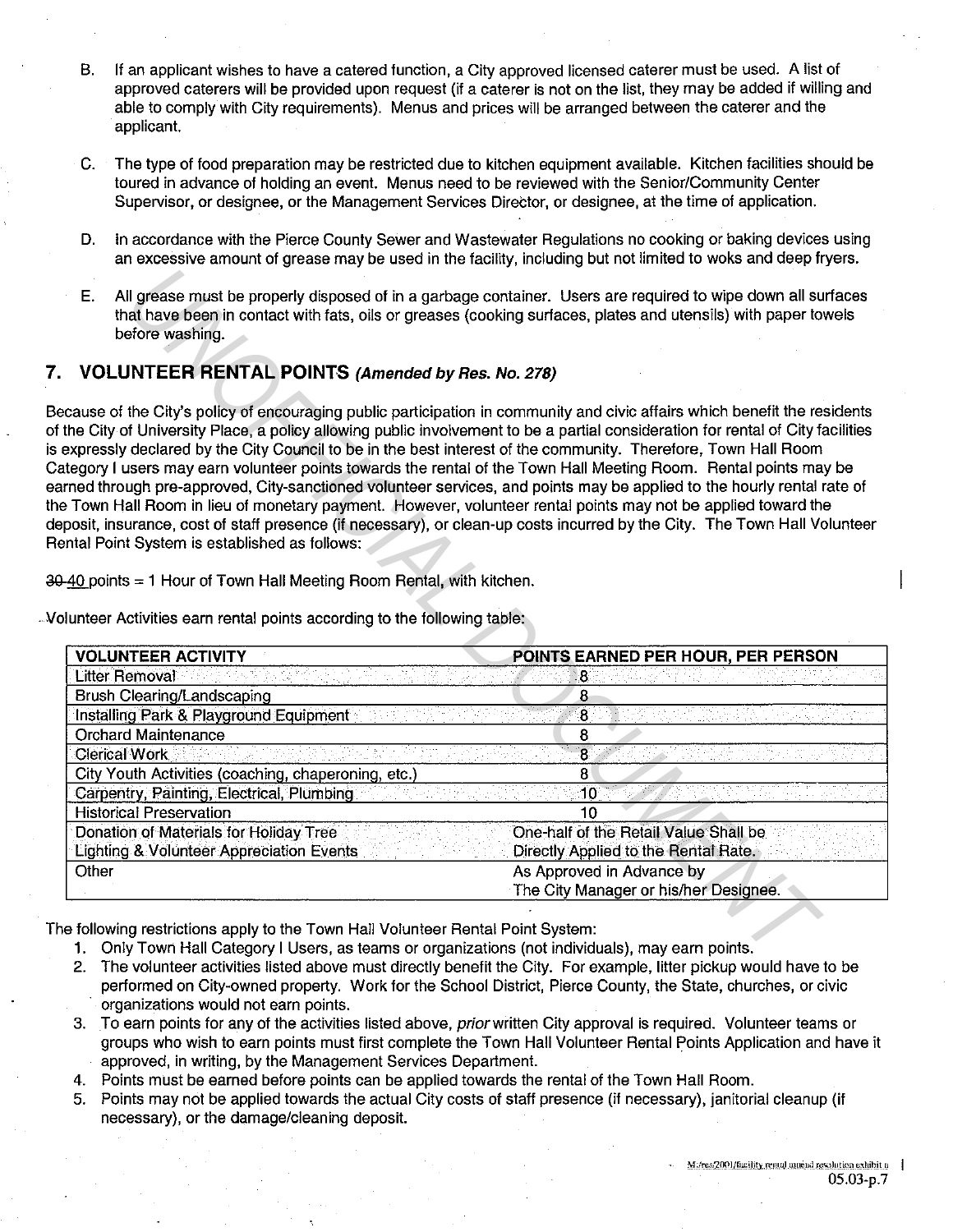- 6. Each team or organization may not earn more than 400 points per calendar year, and points must be used no later than twelve months after they are earned.
- 7. With the exception of the City Holiday Tree Lighting Ceremony and the City Volunteer Appreciation Banquet, donating material goods does not earn rental points. As for the Holiday Tree Lighting Ceremony and Volunteer Appreciation Banquet, material donations must be approved in advance by the City, and donors may apply onehalf of the retail value directly to the hourly rental rate. The Management Services Department, if they are to be applied to the hourly rental rate, must approve such donations, in writing.
- 8. All teams and organizations that earn rental points must abide by the rules outlined in this City's Facility Rental Policy. Deposit, insurance, alcohol, and all other requirements in the policy still apply.

UNOFFICIAL DOCUMENT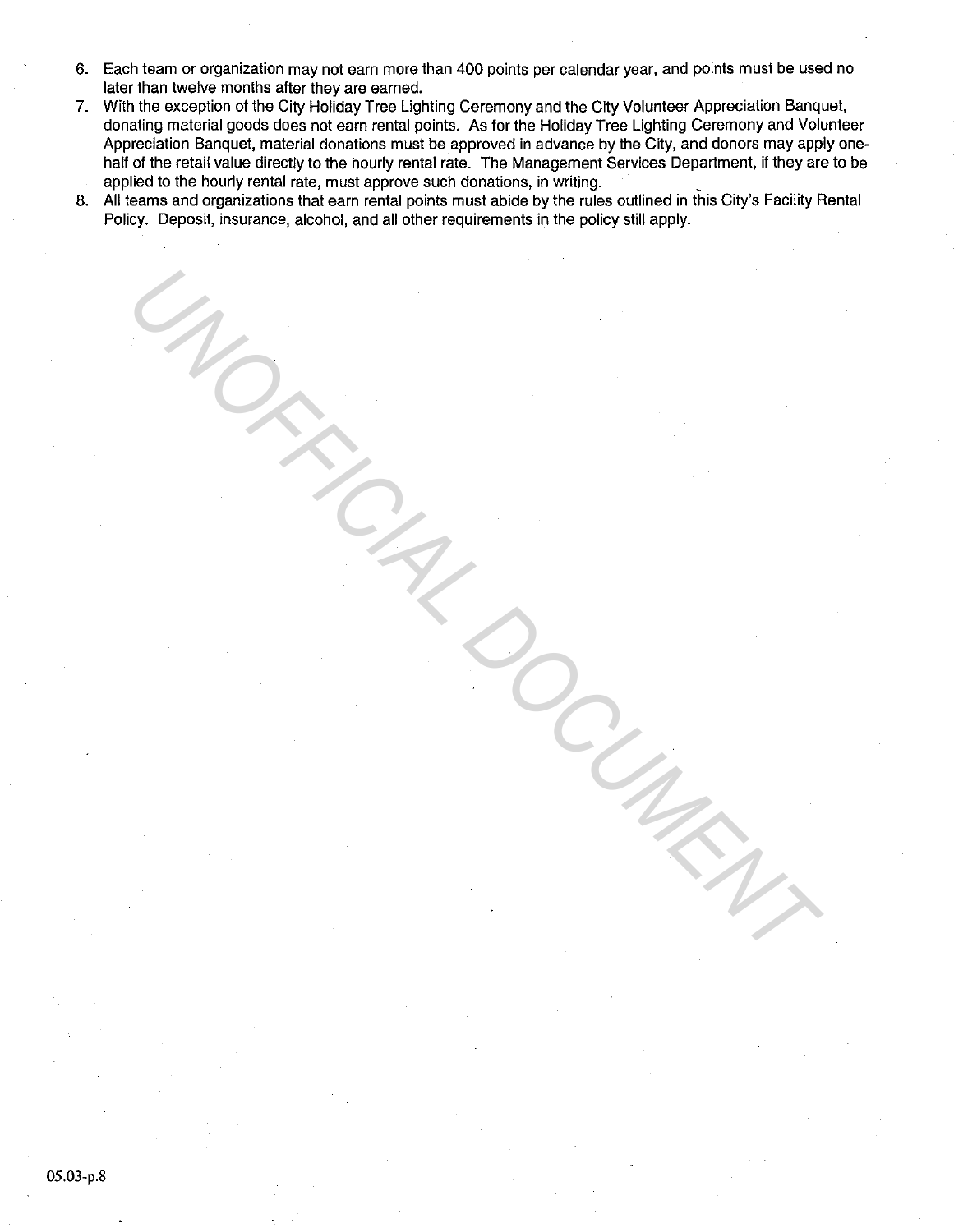#### **SCHEDULE 'A'**

#### **Senior/Community Center Facility Rental Policy Categories, Usage Time Priorities and Fees Schedule**

#### **I. User Groups/Categories**

Category I - Includes the user groups of Profit, Social and Fundraising and requires city staff to be in attendance during rental. Two (2) hour rental minimum required.

Category II - Includes user groups of City recreation programs, Community, and City departments and do not require city staff to be in attendance during rental. One hour rental minimum required.

## **II. Facility Usage Time**

There are three primary facility usage times available for rental and use besides the City of University Place Park and Recreation Senior programs scheduled Monday - Friday, 9:00am - 2:00pm. There are classified as Prime, Non-Prime and Program times and are illustrated in the following chart.

|        |        |         | and Program times and are illustrated in the following chart. |          |        | Recreation Senior programs scheduled Monday - Friday, 9:00am - 2:00pm. There are classified as Prime, Non- |        |
|--------|--------|---------|---------------------------------------------------------------|----------|--------|------------------------------------------------------------------------------------------------------------|--------|
|        |        |         |                                                               |          |        |                                                                                                            |        |
|        | Monday | Tuesday | Wednesday                                                     | Thursday | Friday | Saturday                                                                                                   | Sunday |
| 7:00am |        |         |                                                               |          |        |                                                                                                            |        |
| 8:00   |        |         |                                                               |          |        |                                                                                                            |        |
| 9:00   |        |         |                                                               |          |        |                                                                                                            |        |
| 10:00  |        |         |                                                               |          |        |                                                                                                            |        |
| 11:00  |        |         |                                                               |          |        |                                                                                                            |        |
| Noon   |        |         |                                                               |          |        |                                                                                                            |        |
| 1:00   |        |         |                                                               |          |        |                                                                                                            |        |
| 2:00   |        |         |                                                               |          |        |                                                                                                            |        |
| 3:00   |        |         |                                                               |          |        |                                                                                                            |        |
| 4:00   |        |         |                                                               |          |        |                                                                                                            |        |
| 5:00   |        |         |                                                               |          |        |                                                                                                            |        |
| 6:00   |        |         |                                                               |          |        |                                                                                                            |        |
| 7:00   |        |         |                                                               |          |        |                                                                                                            |        |
| 8:00   |        |         |                                                               |          |        |                                                                                                            |        |
| 9:00   |        |         |                                                               |          |        |                                                                                                            |        |
| 10:00  |        |         |                                                               |          |        |                                                                                                            |        |
| 11:00  |        |         |                                                               |          |        |                                                                                                            |        |
| 12:00  |        |         |                                                               |          |        |                                                                                                            |        |

| Programmed Time |
|-----------------|
| Non-Prime Time  |
|                 |

#### **Programmed Time**

Monday - Friday

7:00 a.m.  $-5:00$  p.m.

# **Non-Prime Time**

Monday- Thursday **Sunday** 

5:00 p.m. - 11:00 p.m.  $7:00$  a.m.  $-11:00$  p.m.

# **Prime Time**

Friday **Saturday**  5:00 p.m. - 1:00 a.m.  $7:00$  a.m.  $-1:00$  a.m.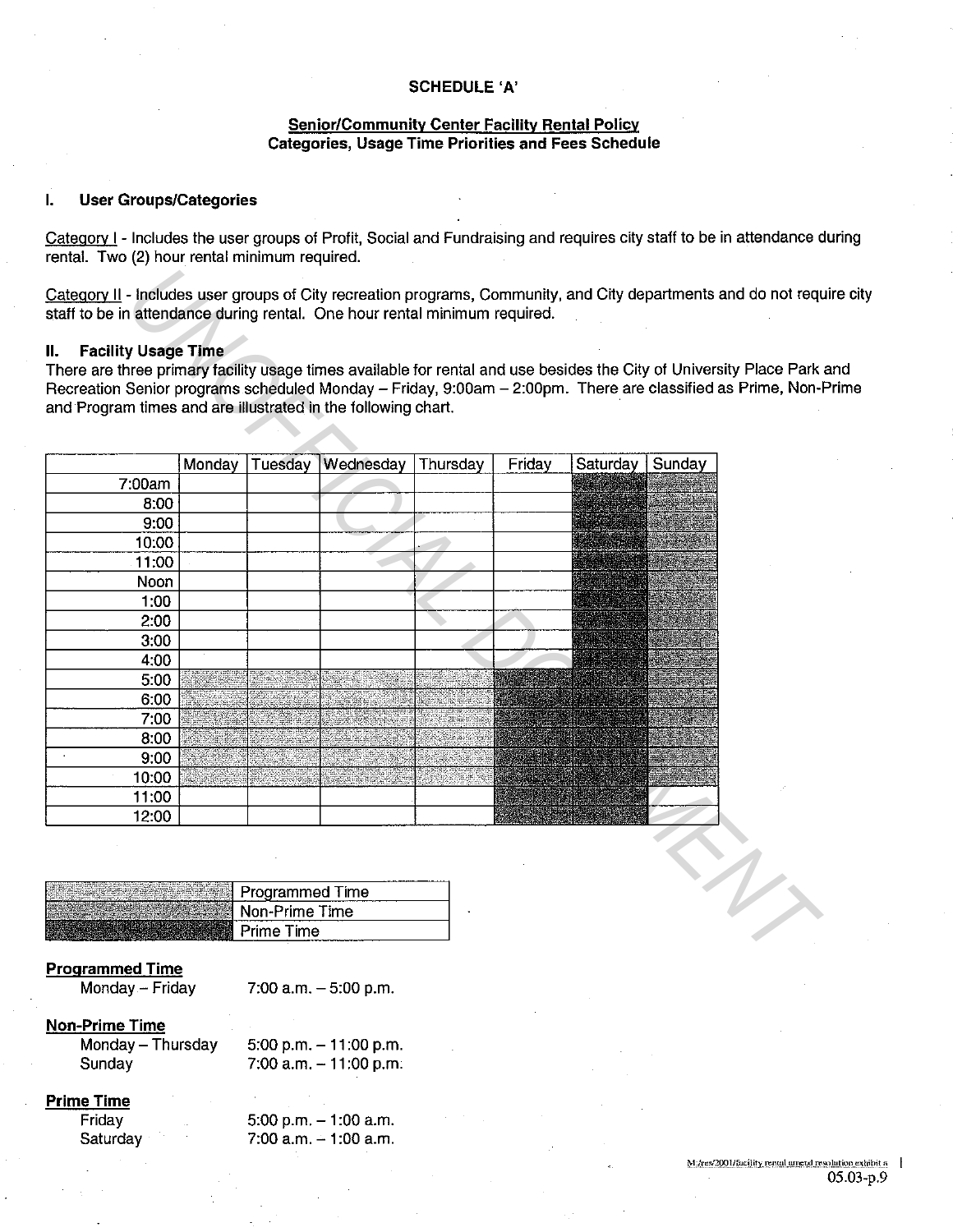# **Ill. Scheduling Priorities**

In order to have a balanced and equitable rental usage, the following scheduling priorities have been established.

|                    | Group                  | <b>Prime Time</b> | <b>Non-Prime Time</b>      |
|--------------------|------------------------|-------------------|----------------------------|
| Category I         | Profit                 | Ist               | ⊸™                         |
|                    | Social                 |                   | חת .                       |
|                    | Fundraising            | l st              | ረሰር                        |
| <b>Category II</b> | Recreation Programs    | 2nd               | 1st (Tuesday and Thursday) |
|                    | Community              | 2nd               | 1st (Monday and Wednesday) |
|                    | <b>City Department</b> | 3rd               | 5ra                        |

# **IV. Rental Fees**

The following are the different user groups with related rental fees. There are non-resident and resident rates based upon the residency of the applicant.

|                                                              | Fundraising                | 1st                 | $2^{n0}$                                                                                                            |
|--------------------------------------------------------------|----------------------------|---------------------|---------------------------------------------------------------------------------------------------------------------|
| <b>Category II</b>                                           | <b>Recreation Programs</b> | 2nd                 | 1st (Tuesday and Thursday)                                                                                          |
|                                                              | Community                  | 2nd                 | 1st (Monday and Wednesday)                                                                                          |
|                                                              | <b>City Department</b>     | 3rd                 | 3 <sup>rd</sup>                                                                                                     |
| <b>Rental Fees</b><br>IV.<br>the residency of the applicant. |                            |                     | The following are the different user groups with related rental fees. There are non-resident and resident rates bas |
|                                                              | <b>Group</b>               |                     | Fee (Hourly)                                                                                                        |
| <b>Category I</b>                                            |                            | <b>Non-Resident</b> | <b>Resident</b>                                                                                                     |
|                                                              | Profit                     | \$83.00             | \$71.50                                                                                                             |
|                                                              | Social                     | \$57.50             | \$50.00                                                                                                             |
|                                                              | Fundraising                | \$57.50             | \$50.00                                                                                                             |
|                                                              | Youth Fundraiser           | \$14.50             | \$12.50                                                                                                             |
| <b>Category II</b>                                           | <b>Recreation Programs</b> | N/A                 | \$5.50                                                                                                              |
|                                                              | Community                  | \$30.00             | \$25.00                                                                                                             |
|                                                              | <b>City Departments</b>    | N/A                 | \$0                                                                                                                 |
|                                                              |                            |                     |                                                                                                                     |
|                                                              |                            |                     |                                                                                                                     |
|                                                              |                            |                     |                                                                                                                     |
|                                                              |                            |                     |                                                                                                                     |
|                                                              |                            |                     |                                                                                                                     |
|                                                              |                            |                     |                                                                                                                     |